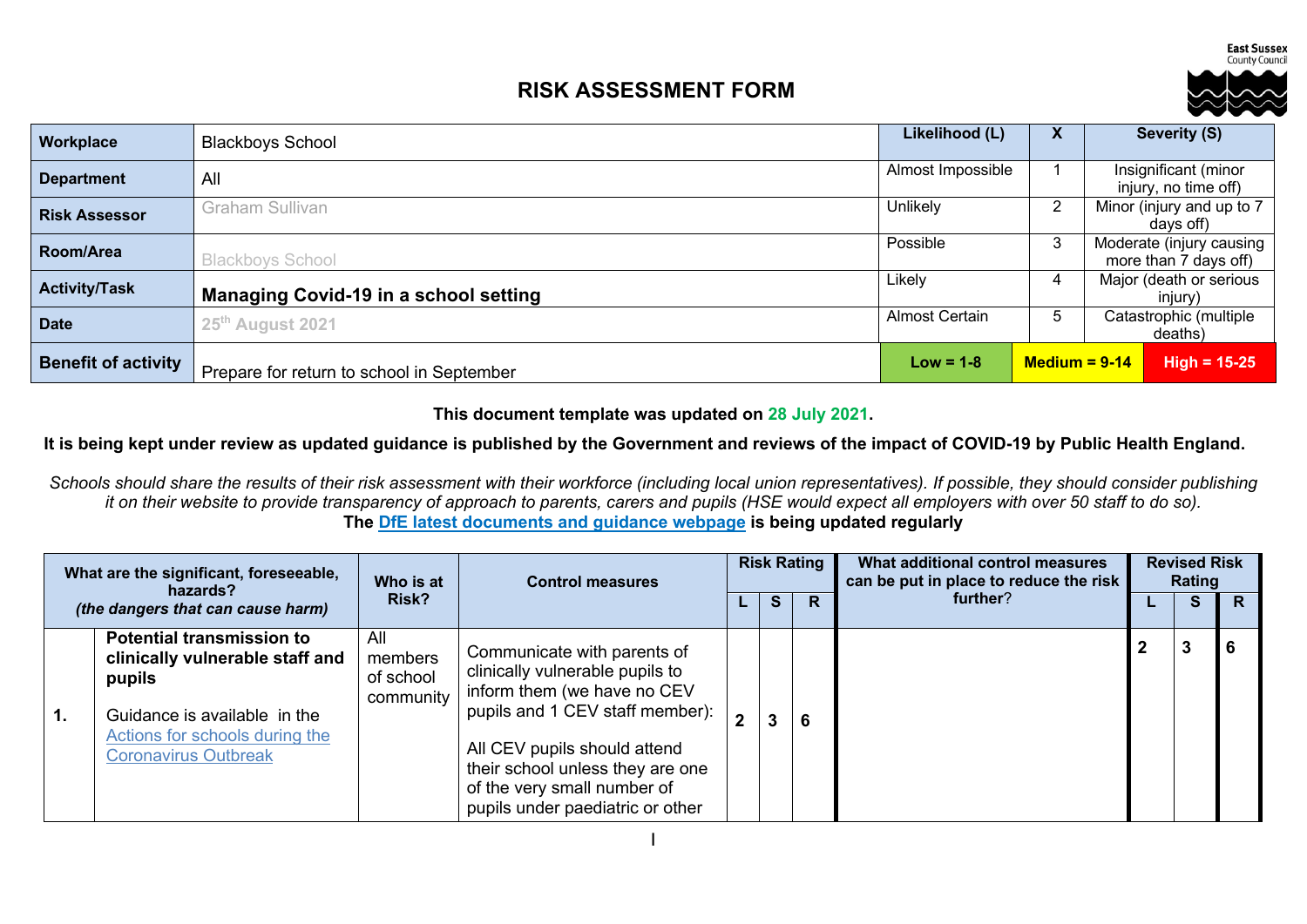| specialist care and have been        |                                      |  |
|--------------------------------------|--------------------------------------|--|
| advised by their GP or clinician     |                                      |  |
|                                      |                                      |  |
| not to attend. Pupils who live       |                                      |  |
| with someone who                     |                                      |  |
| is CEV should continue to attend     |                                      |  |
| school as normal.                    |                                      |  |
|                                      | While members of these groups are    |  |
| Clinically extremely vulnerable      | no longer required to shield, the    |  |
| (CEV) people are advised, as a       | school should appreciate             |  |
| minimum, to follow the same          | arrangements being made for them     |  |
| guidance as everyone else. It is     | to reduce their face-to-face contact |  |
| important that everyone adheres      | during periods of high viral         |  |
| to this guidance, but CEV people     | prevalence.                          |  |
| may wish to think particularly       |                                      |  |
| carefully about the additional       |                                      |  |
| precautions they can continue to     |                                      |  |
| take. Further information can be     |                                      |  |
|                                      |                                      |  |
| found in the guidance on             |                                      |  |
| protecting people who                |                                      |  |
| are CEV from COVID-19.               |                                      |  |
| Conduct an Individual Risk           |                                      |  |
| Assessment to help identify any      |                                      |  |
| additional action that needs to be   |                                      |  |
| taken to mitigate risks for any      |                                      |  |
| CEV members of staff. GS to          |                                      |  |
| conduct this on CEV staff            |                                      |  |
|                                      |                                      |  |
| member's first day of return.        |                                      |  |
| Work in partnership with local       |                                      |  |
| <b>BAME</b> and/or faith communities |                                      |  |
| to reinforce individual and          |                                      |  |
| household risk reduction             |                                      |  |
| strategies relevant to the school    |                                      |  |
| community PHE review of the          |                                      |  |
| impact of Covid-19 on BAME           | Health and safety advice for schools |  |
|                                      |                                      |  |
| groups                               |                                      |  |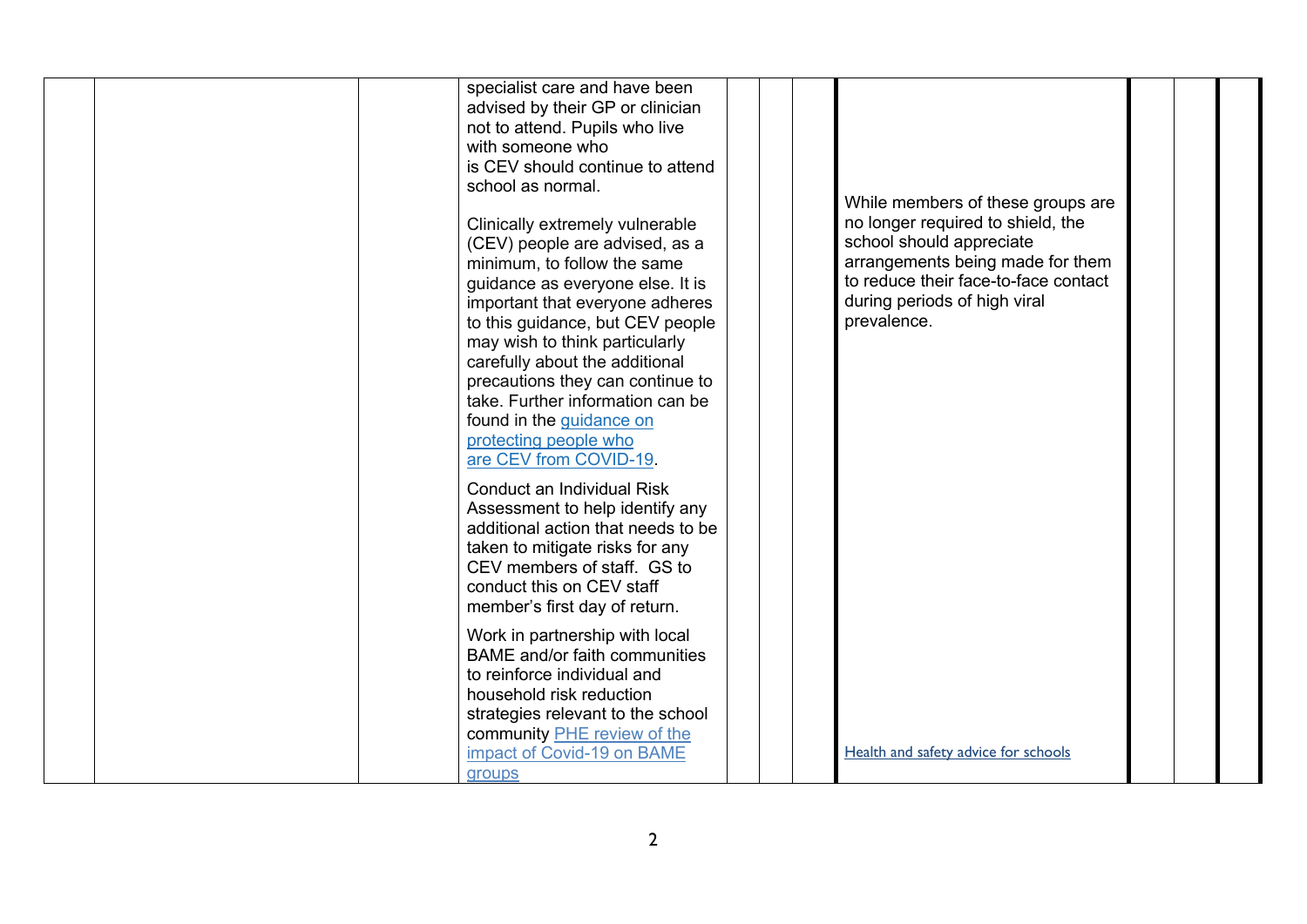|    |                                                                  |                                                 | The school will continue to<br>assess the health and safety<br>risks to staff and meet their<br>equality duties as per their local<br>procedures.<br>Governors and leaders should<br>pay regard to the wellbeing of all<br>staff including the headteacher.<br>At September INSET, GS will<br>ensure he has explained to all<br>staff the measures they are<br>proposing putting in place and<br>involve all staff in that process                                                                                                                                                                               |             |              |   |                |              |   |
|----|------------------------------------------------------------------|-------------------------------------------------|------------------------------------------------------------------------------------------------------------------------------------------------------------------------------------------------------------------------------------------------------------------------------------------------------------------------------------------------------------------------------------------------------------------------------------------------------------------------------------------------------------------------------------------------------------------------------------------------------------------|-------------|--------------|---|----------------|--------------|---|
| 2. | <b>Risk of ongoing</b><br>contamination from pupils<br>and staff | All<br>members<br>of the<br>school<br>community | It is no longer necessary to keep<br>pupils in consistent groups.<br>Assemblies will resume and there<br>will be mixing at lunch. Music and<br>PE lessons will continue as<br>normal.<br>However,<br>control<br>measures below will be in place<br>and well communicated:<br><b>Hand hygiene:</b><br>Frequent and thorough hand<br>cleaning is regular practice. The<br>school ensures that pupils clean<br>their hands regularly with soap<br>and water or hand sanitiser.<br>Sanitiser will continue to be<br>available at the school gate for<br>entry.<br>Ensure sufficient and<br>proportionate handwashing | $2^{\circ}$ | $\mathbf{3}$ | 6 | $\overline{2}$ | $\mathbf{3}$ | 6 |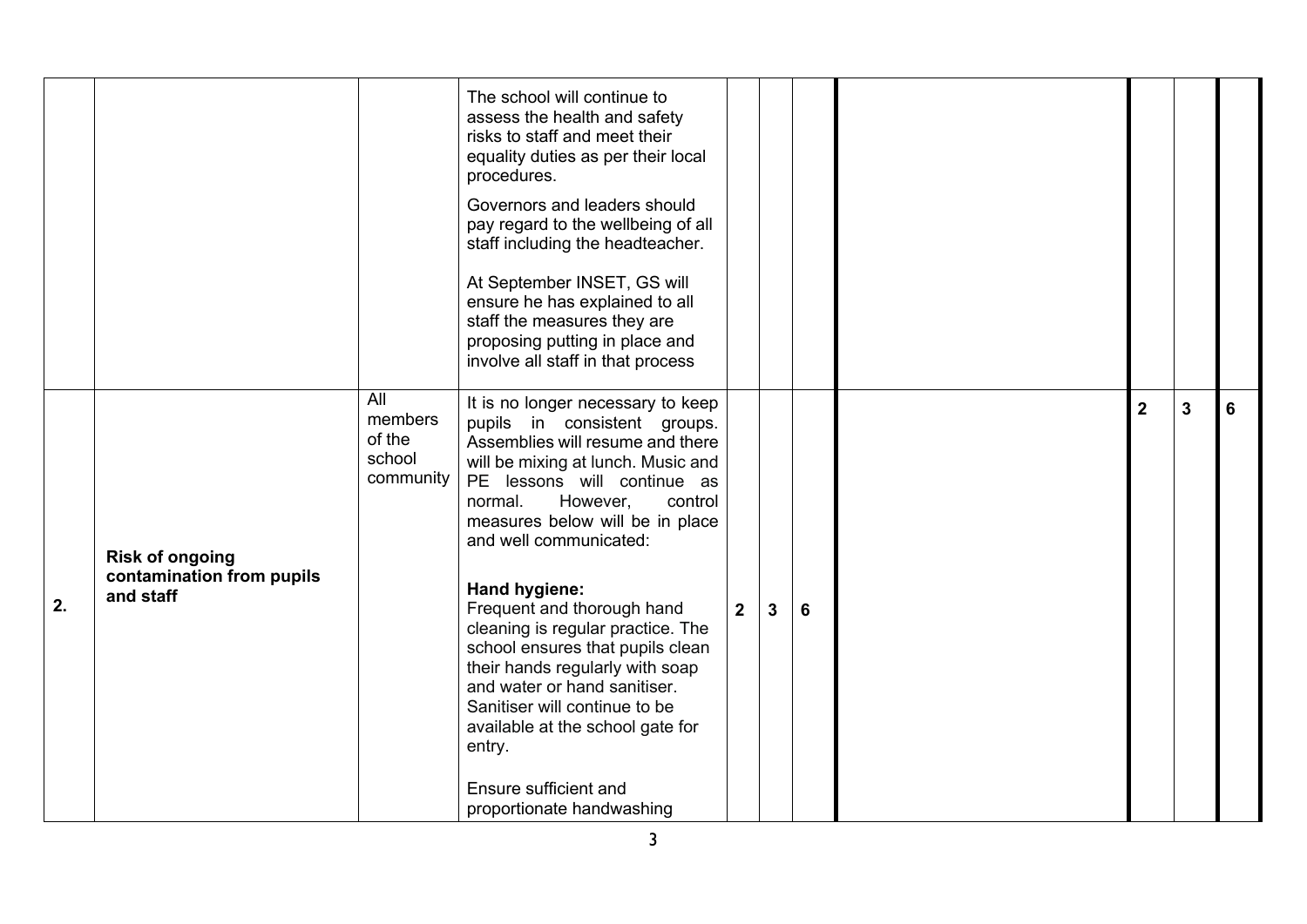| supplies and cleaning materials<br>are available. Where a sink is not<br>nearby, hand sanitiser in<br>classrooms and other learning<br>environments.                                     |  |  |  |
|------------------------------------------------------------------------------------------------------------------------------------------------------------------------------------------|--|--|--|
| <b>Respiratory hygiene:</b><br>The 'catch it, bin it, kill it'<br>approach continues to be<br>adhered to in school. Lidded<br>bins in all classrooms together<br>with supply of tissues. |  |  |  |
| <b>Cleaning:</b><br>Areas and equipment are<br>cleaned regularly with a<br>particular focus on frequently<br>touched surfaces                                                            |  |  |  |
| The school follows the<br>government guidance on<br>cleaning of non-healthcare<br>settings.                                                                                              |  |  |  |
| <b>Ventilation:</b><br>The school will be well ventilated<br>with windows and doors opened<br>to create air flow.                                                                        |  |  |  |
| Particular consideration to<br>holding events where visitors<br>such as parents are on site. Use<br>hall with fire doors open.                                                           |  |  |  |
| Adjust any mechanical ventilation<br>systems to<br>increase<br>the<br>ventilation rate where possible.                                                                                   |  |  |  |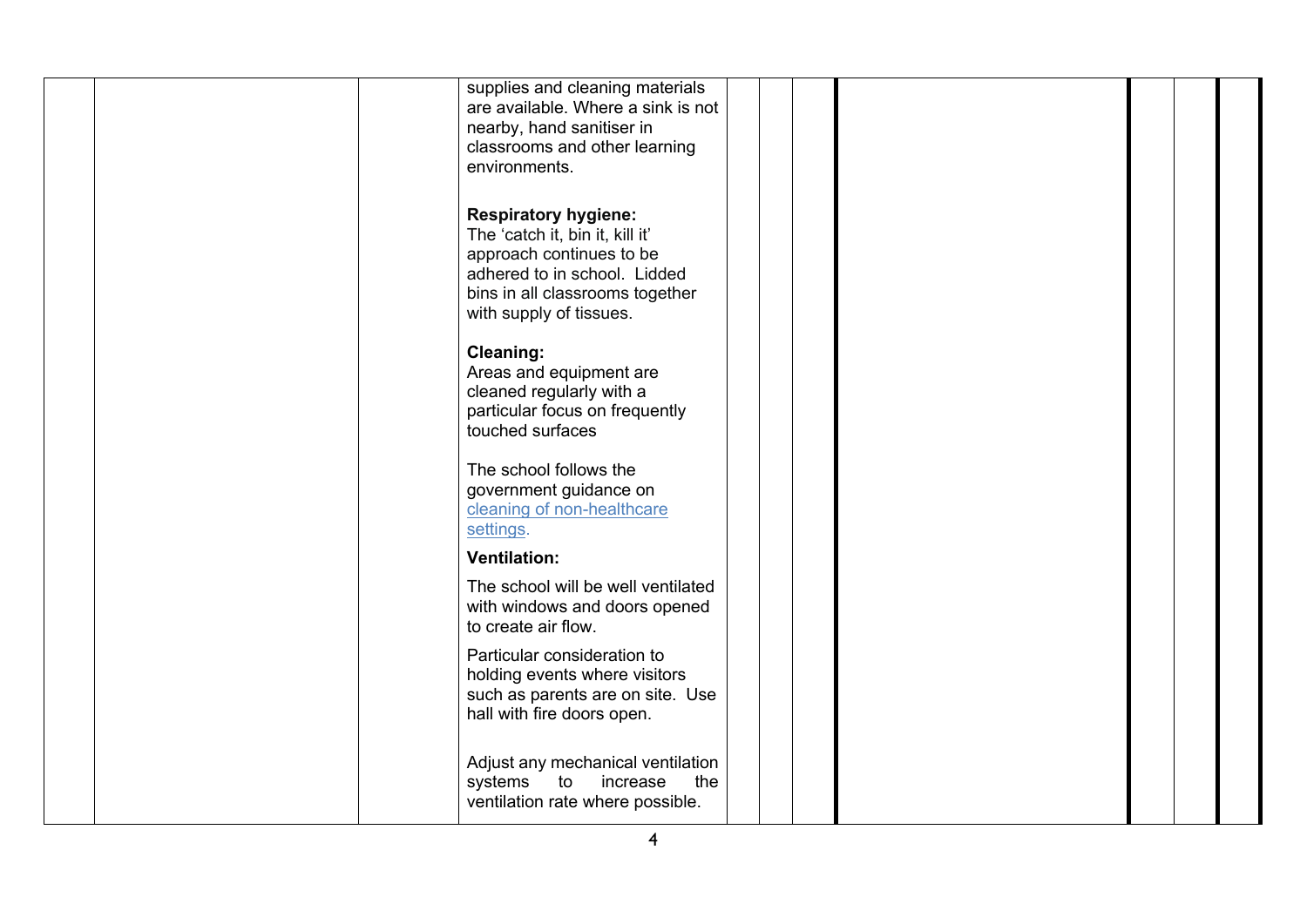|  | The Health and Safety Executive<br>guidance on air conditioning and<br>ventilation during the COVID-19<br>pandemic and CIBSE COVID-19<br>advice provides more<br>information.                                                                                                       |  |  |  |
|--|-------------------------------------------------------------------------------------------------------------------------------------------------------------------------------------------------------------------------------------------------------------------------------------|--|--|--|
|  | Schools should continue to offer<br>wraparound provision, such as<br>breakfast and after-school clubs,<br>for those children eligible to<br>attend school to help support the<br>children of critical workers.                                                                      |  |  |  |
|  | Bubbles in wraparound provision<br>are not required but the<br>measures around cleaning, hand<br>washing, and ventilation should<br>be in place. Breakfast and Fater<br>School Club taking place in hall<br>with fire doors open. Keep hand<br>washing etc as per before<br>summer. |  |  |  |
|  | Contingency plans are in place<br>outlining how the school would<br>operate if there were an outbreak<br>within school or local area.                                                                                                                                               |  |  |  |
|  | GS will call the dedicated advice<br>service who will escalate the<br>issue to the local<br>health<br>protection<br>where<br>team,<br>necessary and advise if any<br>additional action is required, such<br>as implementing elements of your<br>contingency plan.                   |  |  |  |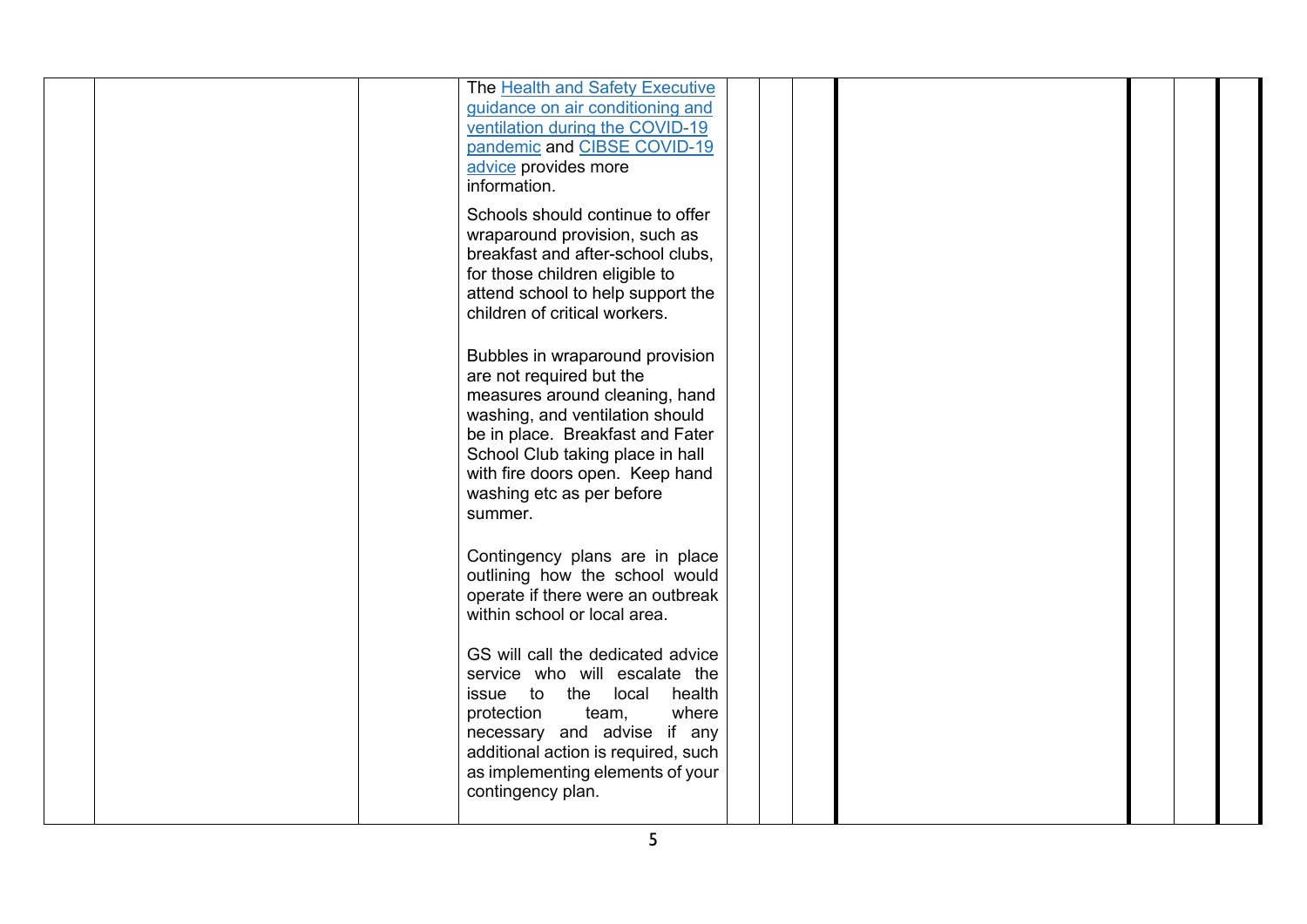|  | Communicate to parents that<br>pupils should not come into<br>school if they have symptoms or<br>have had a positive test result.<br>Anyone who develops COVID-19<br>symptoms, will be sent home<br>and told to follow public health<br>advice.                                                                                                                                                                                                                                                                                                  |                                                                                                                                                                                                                                                                                                                     |  |
|--|--------------------------------------------------------------------------------------------------------------------------------------------------------------------------------------------------------------------------------------------------------------------------------------------------------------------------------------------------------------------------------------------------------------------------------------------------------------------------------------------------------------------------------------------------|---------------------------------------------------------------------------------------------------------------------------------------------------------------------------------------------------------------------------------------------------------------------------------------------------------------------|--|
|  | If a pupil is awaiting collection,<br>they should be left in first aid<br>room on their own if possible and<br>safe to do so. A window should<br>be opened for fresh air<br>ventilation if possible. Follow<br>previous flow chart for "in school<br>symptoms"<br>Appropriate PPE should also be<br>used if close contact is<br>necessary, especially first aid<br>staff if "in school symptoms"<br>Further information on this can<br>be found in the use of PPE in<br>education, childcare and<br>children's social care settings<br>guidance. | The government recommend<br>schools do not go on any<br>international visits before the start of<br>the autumn term. From the start of<br>the new school term, you can go on<br>international visits that have<br>previously been deferred or<br>postponed and organise new<br>international visits for the future. |  |
|  | <b>Positive cases and symptoms</b><br>GS to communicate to parents<br>that children under the age of 18<br>or adults who are fully<br>vaccinated, will no longer be<br>required to self-isolate if they are<br>contacted by NHS Test and<br>Trace as a close contact of a<br>positive COVID-19 case. There                                                                                                                                                                                                                                       |                                                                                                                                                                                                                                                                                                                     |  |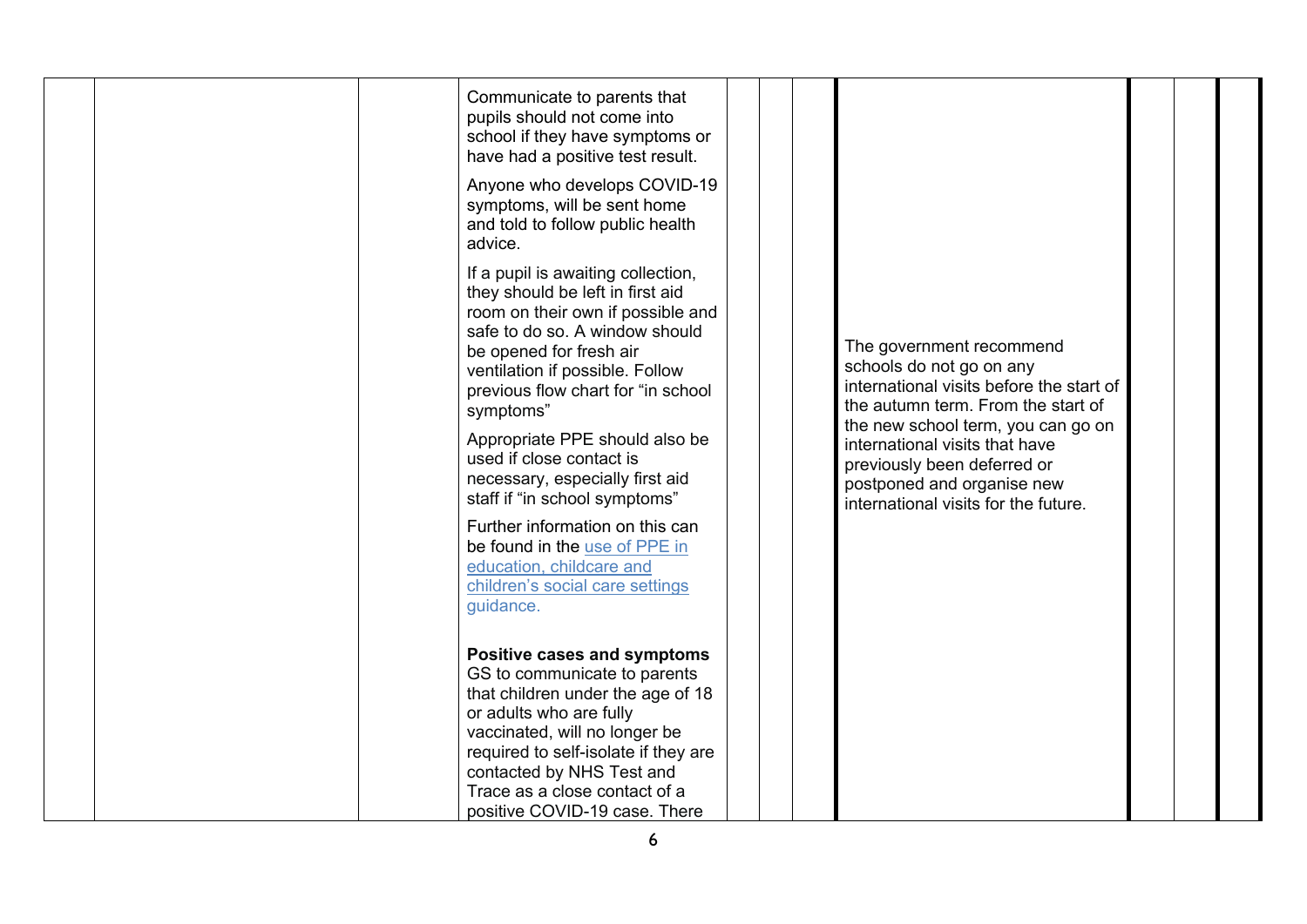| is advice though to take<br>a PCR test. If a positive result,<br>GS will encourage siblings to<br>stay off school for 10 days also,<br>unless a negative PCR test can<br>be shown after 4 days.                                                                                                        |
|--------------------------------------------------------------------------------------------------------------------------------------------------------------------------------------------------------------------------------------------------------------------------------------------------------|
| <b>Testing</b>                                                                                                                                                                                                                                                                                         |
| Staff should undertake twice<br>weekly home tests whenever<br>they are on site until the end of<br>September, when this will also<br>be reviewed. There will no<br>longer be the need to report<br>these each time to GS, but GS<br>must be contacted immediately<br>should there be a positive result |
| Communicate to parents that<br>staff and pupils with a                                                                                                                                                                                                                                                 |
| positive LFD test result should<br>self-isolate in line with the stay at                                                                                                                                                                                                                               |
| home guidance for households<br>with possible or confirmed<br>coronavirus (COVID-19)<br>infection. They will also need                                                                                                                                                                                 |
| to get a free PCR test to check if<br>they have COVID-19.                                                                                                                                                                                                                                              |
| Whilst awaiting the PCR result,<br>the individual should continue to<br>self-isolate. The rest of the<br>family, including siblings can<br>continue as normal as long as<br>fully vaccinated or U18.                                                                                                   |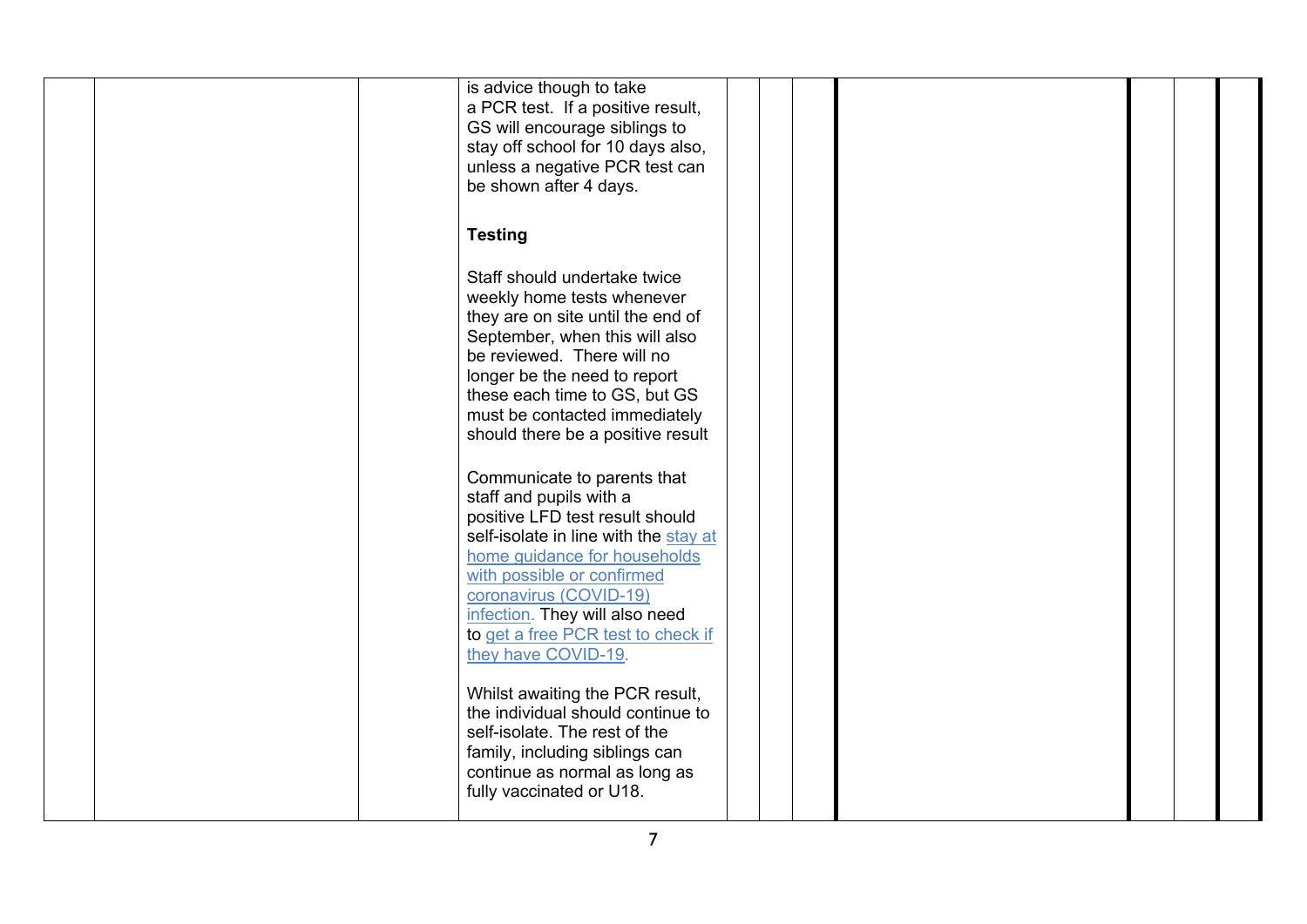| If a positive result, GS will      |
|------------------------------------|
| encourage siblings to stay off     |
|                                    |
| school for 10 days also, unless a  |
| negative PCR test can be shown     |
| after 4 days.                      |
|                                    |
|                                    |
| The school will maintain its       |
| capacity to deliver high-quality   |
|                                    |
| remote education for the next      |
| academic year, including for       |
| pupils who are abroad, and         |
|                                    |
| facing challenges to return due    |
| to COVID-19 travel restrictions,   |
| for the period they are abroad.    |
| This will involve online materials |
|                                    |
| from Oak National Academy and      |
| will be led by GS.                 |
|                                    |
|                                    |
| Some pupils may be                 |
| experiencing a variety of          |
| emotions in response to the        |
|                                    |
| COVID-19 pandemic, such as         |
| anxiety, stress or low mood. The   |
| school will access useful links    |
| and sources of support             |
|                                    |
| on promoting and supporting        |
| mental health and wellbeing in     |
| schools. MHEW support has          |
| been booked for class 4 and 5      |
|                                    |
| through a 6 week course in Term    |
| 1.                                 |
|                                    |
|                                    |
| Educational visits can resume      |
| with risk assessments in place     |
| which include systems of           |
| controls at the destination.       |
|                                    |
| Check the provider has             |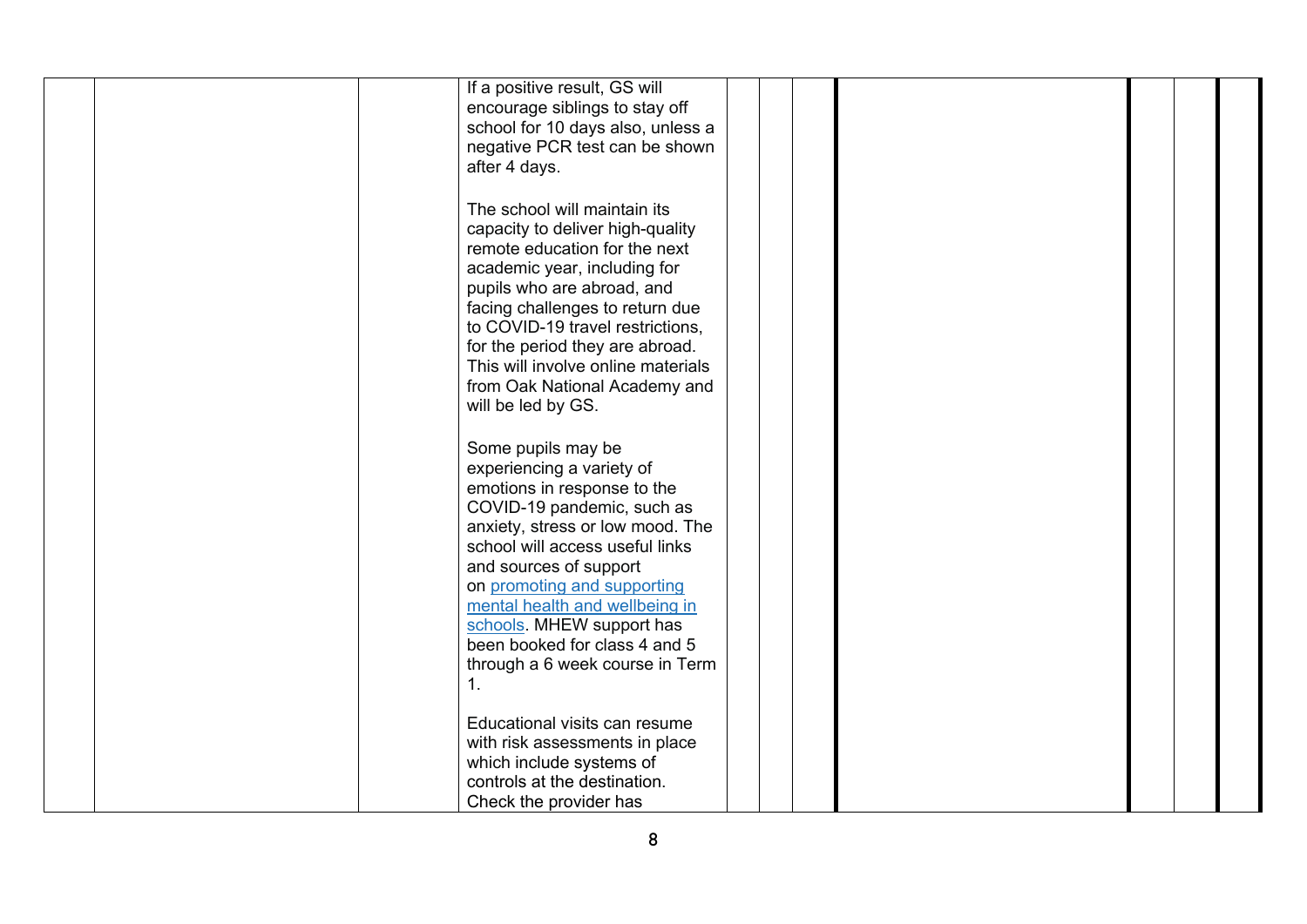| assessed the risk and<br>implemented appropriate control<br>measures<br>HC and LS to ensure there is<br>adequate financial protection in<br>place in the event of a COVID-19<br>cancellation.                                                                                                                                                                  |  |  |
|----------------------------------------------------------------------------------------------------------------------------------------------------------------------------------------------------------------------------------------------------------------------------------------------------------------------------------------------------------------|--|--|
| <b>Face Coverings</b>                                                                                                                                                                                                                                                                                                                                          |  |  |
| Although face coverings are no<br>longer required in classrooms or<br>communal areas in schools for<br>pupils, staff and visitors, the<br>contingency plan will<br>acknowledge that, if there is an<br>outbreak a director of public<br>health might advise the school<br>that face coverings should<br>temporarily be worn in communal<br>areas or classrooms |  |  |
| A small contingency supply of<br>face masks available in first aid<br>room.                                                                                                                                                                                                                                                                                    |  |  |
| Schools should have a process<br>for managing face coverings in<br>school that is clearly<br>communicated. Masks will be<br>used by parents or large<br>numbers of visitors when coming<br>into school for an event. Ie when<br>larger numbers of people mix<br>indoors who don't normally mix<br>indoors.                                                     |  |  |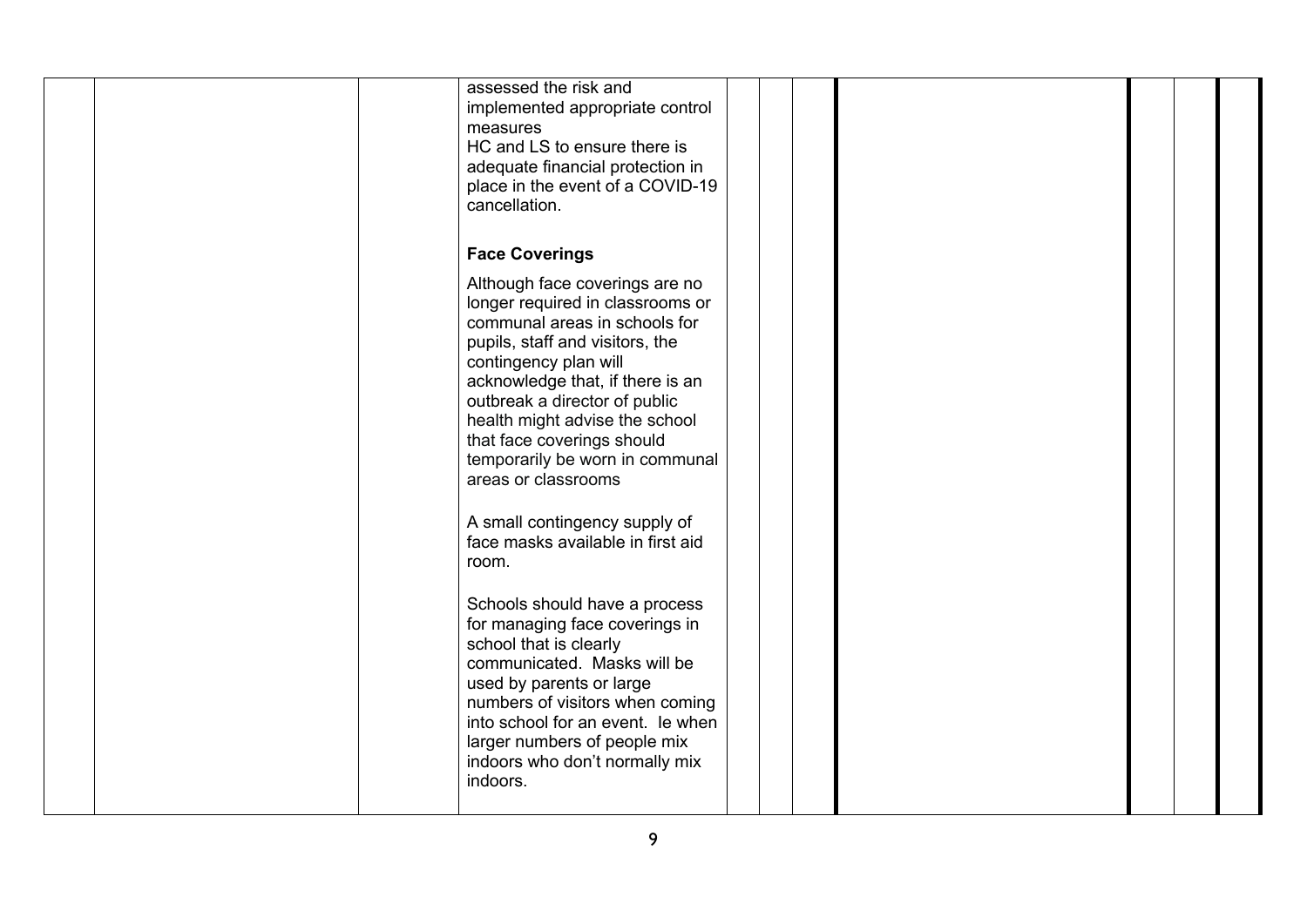|    |                                                                                                                                                                                               |                                                 | Safe wearing of face coverings<br>requires cleaning of hands<br>before and after touching -<br>including to remove or put them<br>on - and the safe storage of<br>them in individual, sealable<br>plastic bags between use<br>GS and JL to ensure that school<br>has enough tissues and bins<br>available to support pupils and<br>staff to follow the catch it, kill it<br>bin it approach. Reinforce<br>routines of using a tissue to<br>cough or sneeze and bins for<br>tissue waste.<br>Ensure all the usual building<br>checks are undertaken to make<br>the school safe.<br>Health and Safety, and<br>safeguarding policies and<br>practices kept up to date in line<br>with current DfE guidance. |             |              |   |                |   |   |
|----|-----------------------------------------------------------------------------------------------------------------------------------------------------------------------------------------------|-------------------------------------------------|----------------------------------------------------------------------------------------------------------------------------------------------------------------------------------------------------------------------------------------------------------------------------------------------------------------------------------------------------------------------------------------------------------------------------------------------------------------------------------------------------------------------------------------------------------------------------------------------------------------------------------------------------------------------------------------------------------|-------------|--------------|---|----------------|---|---|
|    |                                                                                                                                                                                               |                                                 | Keep risk assessments under<br>regular review in line with<br>government guidance                                                                                                                                                                                                                                                                                                                                                                                                                                                                                                                                                                                                                        |             |              |   |                |   |   |
| 3. | <b>Site Safety risks</b><br><b>Fire procedures</b><br>Lockdown<br>Movement for lunch /<br>transitions<br><b>Toilets</b><br><b>Security including risk</b><br>of theft<br><b>Data breaches</b> | All<br>members<br>of the<br>school<br>community | SLT lead identified: GS<br>Continue taking the attendance<br>register and following up any<br>absences in line with statutory<br>guidance. LS and ED to make<br>phone calls for non-attenders<br>between 9:20 and 9:30<br>School to follow risk<br>assessments for premises and                                                                                                                                                                                                                                                                                                                                                                                                                          | $2^{\circ}$ | $\mathbf{3}$ | 6 | $\overline{2}$ | 3 | 6 |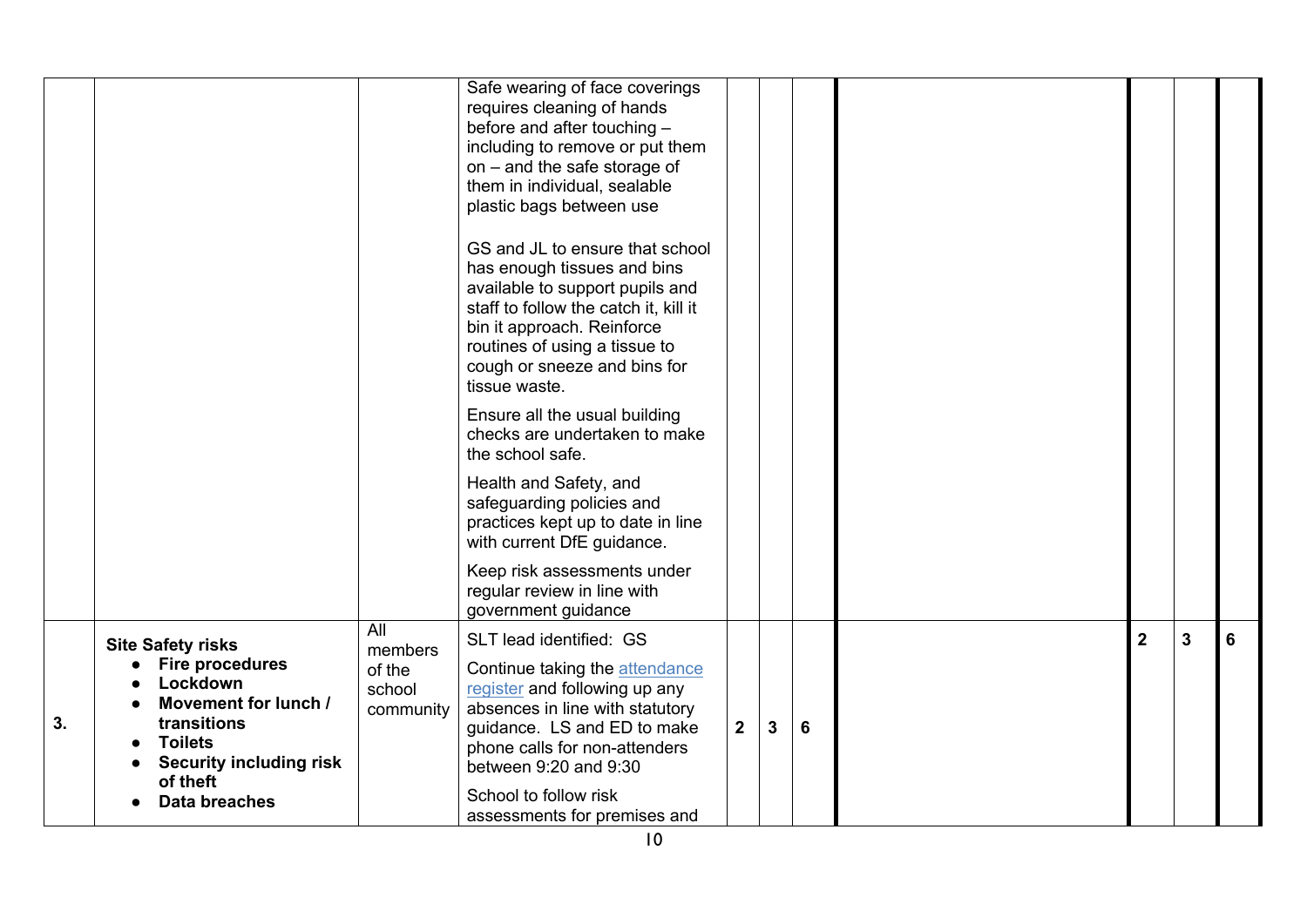|    |                                                                                         |                                                 | accessing outside equipment<br>and areas.                                                                                                        |                |              |                 |                         |   |   |
|----|-----------------------------------------------------------------------------------------|-------------------------------------------------|--------------------------------------------------------------------------------------------------------------------------------------------------|----------------|--------------|-----------------|-------------------------|---|---|
|    |                                                                                         |                                                 | Toilets to be cleaned regularly<br>and pupils must be encouraged<br>to clean their hands thoroughly<br>after using the toilet.                   |                |              |                 |                         |   |   |
|    |                                                                                         |                                                 | Share any updated fire<br>evacuation information with all<br>staff during daily briefing and<br>with children.                                   |                |              |                 |                         |   |   |
|    |                                                                                         |                                                 | Gs to arrange emergency drills<br>as normal upon the return to<br>school to ensure pupils are<br>familiar with any changes. By<br>end of week 2. |                |              |                 |                         |   |   |
|    |                                                                                         |                                                 | High expectations of how<br>children move around school<br>upheld by all members of staff                                                        |                |              |                 |                         |   |   |
|    |                                                                                         |                                                 | Any incidents are logged, and<br>the risk assessment is evaluated.<br>and changes made as a result of<br>lessons learned.                        |                |              |                 |                         |   |   |
|    |                                                                                         |                                                 | Reconsider e-safety policies and<br>procedures in light of lessons<br>learned during home learning                                               |                |              |                 |                         |   |   |
| 4. | <b>Risk of transmission between</b><br>parents and pupils during<br>school drop-off and | All<br>members<br>of the<br>school<br>community | Any parents who have had a<br>positive test or who are<br>displaying symptoms of COVDI-<br>19 should not be attending the<br>school.             | 2 <sup>1</sup> | $\mathbf{3}$ | $6\phantom{1}6$ | $\overline{\mathbf{2}}$ | 3 | 6 |
|    | collection times                                                                        |                                                 | Parents will be allowed into the<br>playground before and after<br>school and there will no longer<br>be staggered starts. Hand                  |                |              |                 |                         |   |   |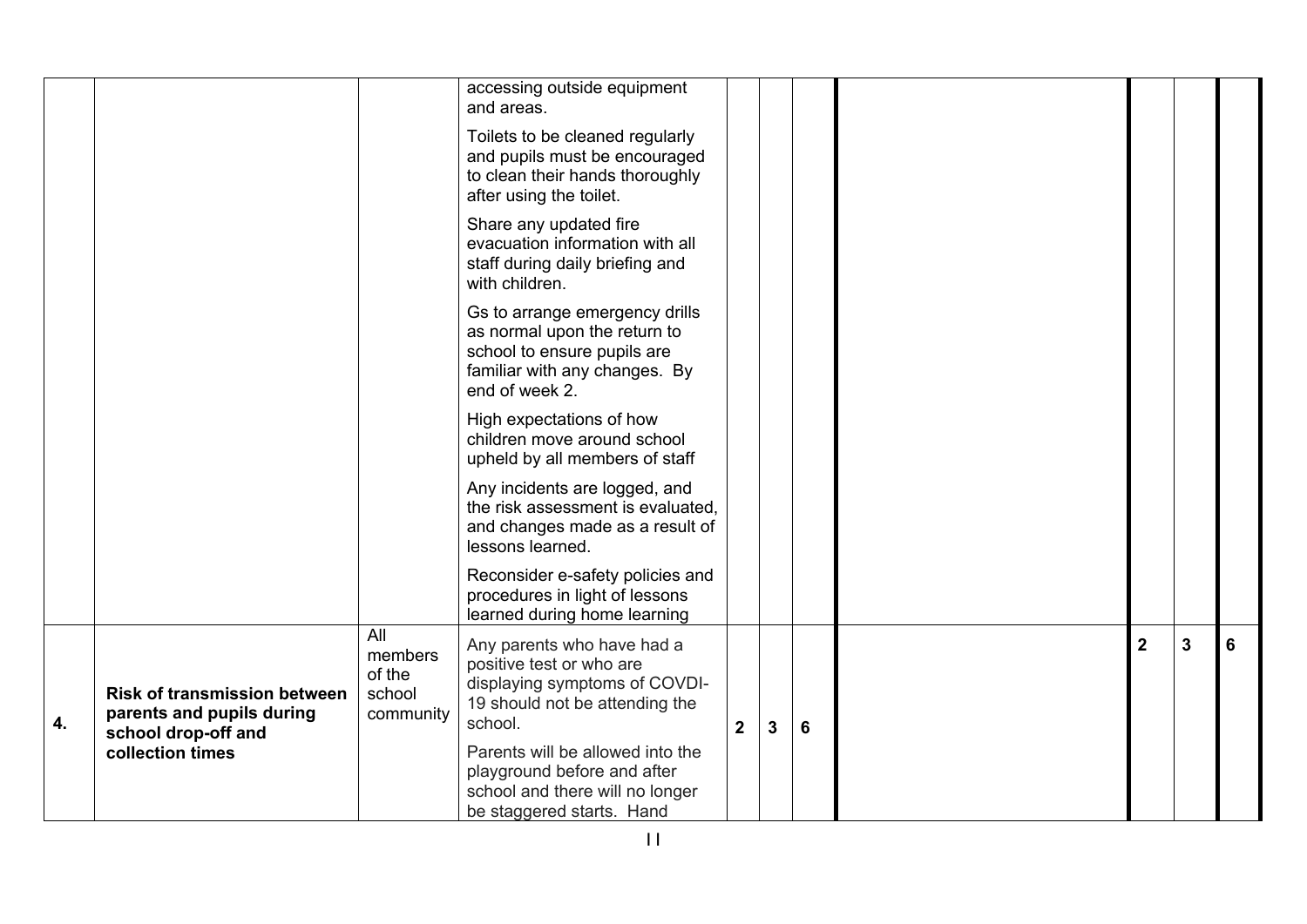|    |                                                                                                                                                                                                                                                                                                                      |                                                 | sanitiser will be available and a<br>letter to parents will encourage<br>distancing. Masks will no longer<br>be needed if external.                                                                                                                                                                                                                                                                                                                                                                                                        |                |                |                 |                |                |   |
|----|----------------------------------------------------------------------------------------------------------------------------------------------------------------------------------------------------------------------------------------------------------------------------------------------------------------------|-------------------------------------------------|--------------------------------------------------------------------------------------------------------------------------------------------------------------------------------------------------------------------------------------------------------------------------------------------------------------------------------------------------------------------------------------------------------------------------------------------------------------------------------------------------------------------------------------------|----------------|----------------|-----------------|----------------|----------------|---|
| 5. | <b>Risks of possible</b><br>transmission to pupils who<br>travel to school by dedicated<br>school transport (including<br>statutory provision) or wider<br>public transport<br>The Actions for schools during<br>the Coronavirus Outbreak<br>details the framework for<br>transporting pupils to and from<br>schools | Pupils                                          | Recommend to parents and<br>carers that face masks are worn<br>in enclosed and crowded spaces<br>where pupils may come into<br>contact with people they don't<br>normally meet. This includes<br>public transport and dedicated<br>transport to school or college.<br>One pupil travels by private taxi.<br>Consistent driver known to staff.<br>Will encourage driver to continue<br>with mask as per before<br>summer.                                                                                                                   | $\mathbf 1$    | $\overline{3}$ | $\overline{3}$  |                | $\overline{3}$ | 3 |
| 6. | <b>Risk of ongoing</b><br>contamination from people<br>(staff, parents/carers, visitors,<br>contractors and/or deliveries)<br>coming into school                                                                                                                                                                     | All<br>members<br>of the<br>school<br>community | Face coverings are no longer<br>advised for pupils, staff and<br>visitors either in classrooms or in<br>communal areas. However face<br>masks are to be worn in<br>enclosed and crowded spaces<br>where pupils and other visitors<br>may come into contact with<br>people they don't normally meet.<br>Before visitors attend<br>performances or sporting events,<br>the school will encourage them<br>to self-assess for symptoms of<br>coronavirus (COVID-19).<br>Ensure contractors, school meal<br>providers, milk providers and fruit | 2 <sup>1</sup> | $\overline{3}$ | $6\phantom{1}6$ | $\overline{2}$ | $\overline{3}$ | 6 |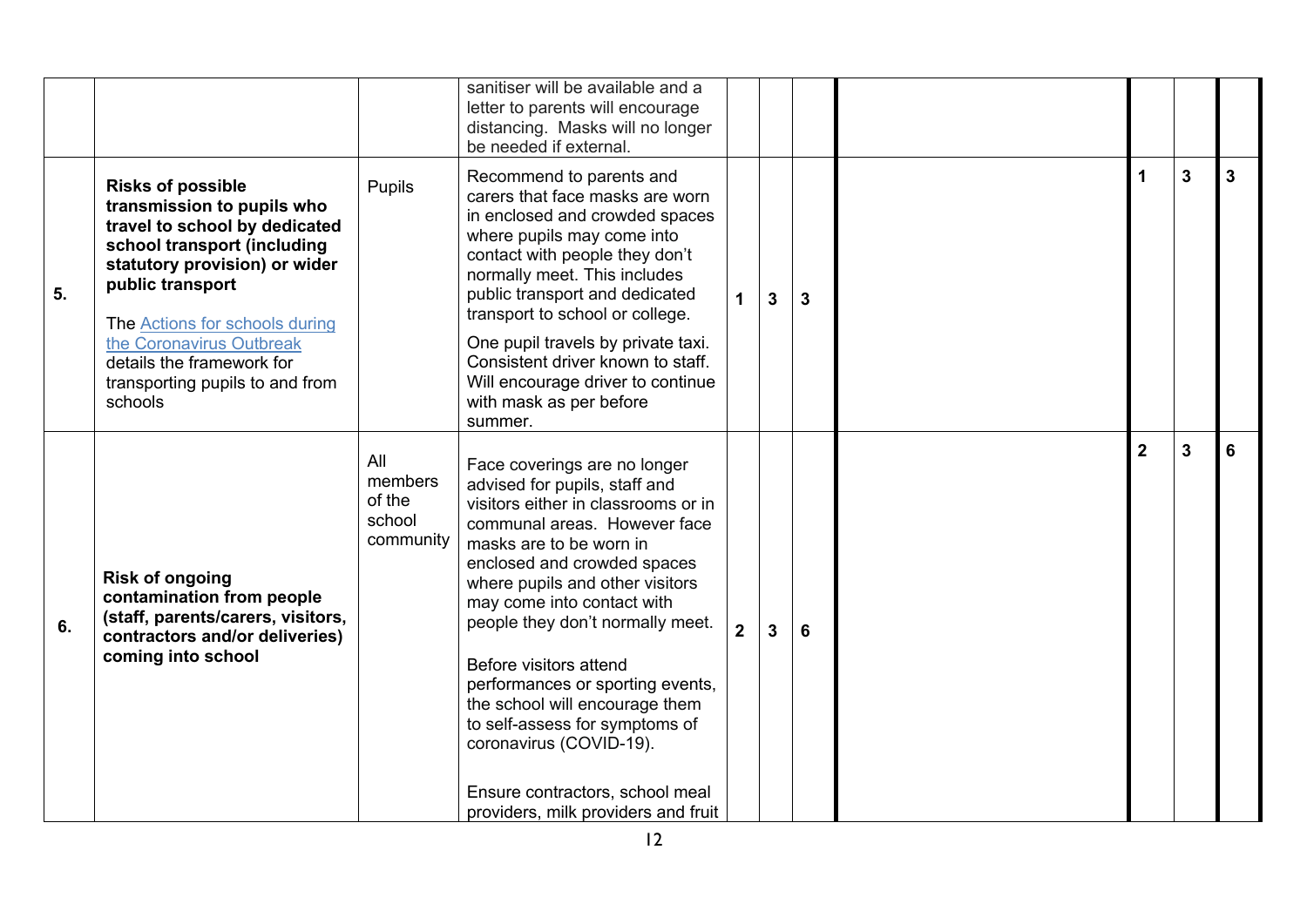|    |                                                            |                          | providers can fulfil all risk<br>assessment requirements                                                                                                                       |                |   |   |                |   |   |
|----|------------------------------------------------------------|--------------------------|--------------------------------------------------------------------------------------------------------------------------------------------------------------------------------|----------------|---|---|----------------|---|---|
|    |                                                            |                          | Volunteers and visitors are<br>welcome to visit school but<br>should be made aware of the<br>control measures by LS and ED<br>at reception. They may choose<br>to wear a mask. |                |   |   |                |   |   |
|    |                                                            |                          | Communicate clearly that<br>anyone displaying symptoms of<br>COVID-19 should not attend<br>school and arrange to take a<br>PCR test as soon as possible                        |                |   |   |                |   |   |
|    |                                                            |                          | Make arrangements for strict<br>handwashing/sanitising<br>procedures in place as soon as<br>pupils/staff/visitors/contractors<br>arrive in school                              |                |   |   |                |   |   |
|    |                                                            | All<br>members<br>of the | Regular cleaning should take<br>place of equipment and areas.<br>Risk assessment to identify any                                                                               |                |   |   | $\overline{2}$ | 3 | 6 |
| 7. | <b>Risk that contamination</b><br>exists within the school | school<br>community      | areas where cleaning should be<br>more frequent. JL ensures extra<br>cleaning on door handles and<br>push plates.                                                              |                |   | 6 |                |   |   |
|    | environment due to<br>ineffective hygiene measures.        |                          | Enhanced cleaning schedule in<br>place to ensure effective hygiene<br>standards comply with latest<br>guidance - cleaning of non-<br>healthcare settings.                      | 2 <sup>1</sup> | 3 |   |                |   |   |
|    |                                                            |                          | All handwashing sinks, soap<br>dispensers, hand gel etc are                                                                                                                    |                |   |   |                |   |   |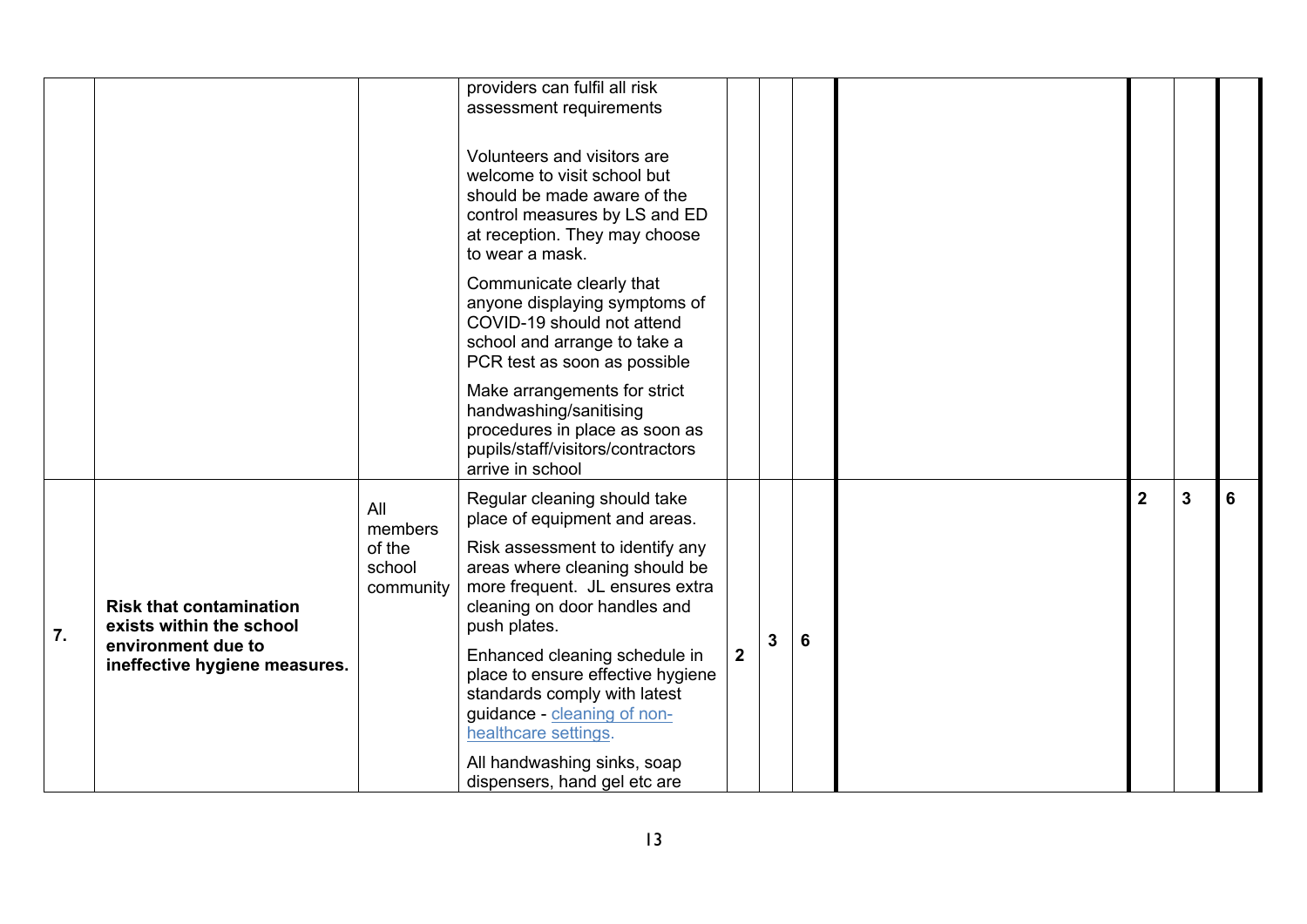| $\overline{2}$<br>$\overline{2}$<br>All<br>From 16 August 2021, children<br>If the school has several confirmed<br>members<br>under the age of 18 years old will<br>cases within 14 days, there may be<br>of the<br>no longer be required to self-<br>an outbreak. In this case, a director<br>school<br>isolate if they are contacted<br>of public health might advise you<br>community<br>by NHS Test and Trace as a<br>that face coverings should<br>close contact of a positive<br>temporarily be worn in communal<br>COVID-19 case.<br>areas or classrooms (by pupils staff<br>and visitors, unless exempt). Check<br>the contingency plans cover this<br>Instead, children will be<br>possibility.<br>contacted by NHS Test and<br><b>Risk of transmission from</b><br>Trace, informed they have been<br>pupils and staff who have<br>in close contact with a positive<br>been in contact with the virus<br>case and advised to take<br>and/or are showing signs of<br>a PCR test. Schools to<br>having the virus (a new,<br>encourage all individuals to take<br>continuous cough or a high<br>8.<br>a PCR test if advised to do so.<br>2 <sup>1</sup><br>3<br>6<br>temperature)<br>The PCR test kits sent to school<br>can be used in the exceptional<br>circumstance that an individual<br>becomes symptomatic and<br>schools believe they may have<br>barriers to accessing testing<br>elsewhere. It is for school to<br>determine how to prioritise the |  | checked 2 times a day to ensure<br>stock levels are adequate<br>GS to inspect daily to ensure<br>good/effective hygiene levels |  |  |  |   |
|--------------------------------------------------------------------------------------------------------------------------------------------------------------------------------------------------------------------------------------------------------------------------------------------------------------------------------------------------------------------------------------------------------------------------------------------------------------------------------------------------------------------------------------------------------------------------------------------------------------------------------------------------------------------------------------------------------------------------------------------------------------------------------------------------------------------------------------------------------------------------------------------------------------------------------------------------------------------------------------------------------------------------------------------------------------------------------------------------------------------------------------------------------------------------------------------------------------------------------------------------------------------------------------------------------------------------------------------------------------------------------------------------------------------------------------------------------------------|--|--------------------------------------------------------------------------------------------------------------------------------|--|--|--|---|
| order to minimise the impact of<br>the virus on the education of<br>their pupils.<br>These kits can be given directly<br>to staff or parents and carers                                                                                                                                                                                                                                                                                                                                                                                                                                                                                                                                                                                                                                                                                                                                                                                                                                                                                                                                                                                                                                                                                                                                                                                                                                                                                                            |  | distribution of their test kits in                                                                                             |  |  |  | 4 |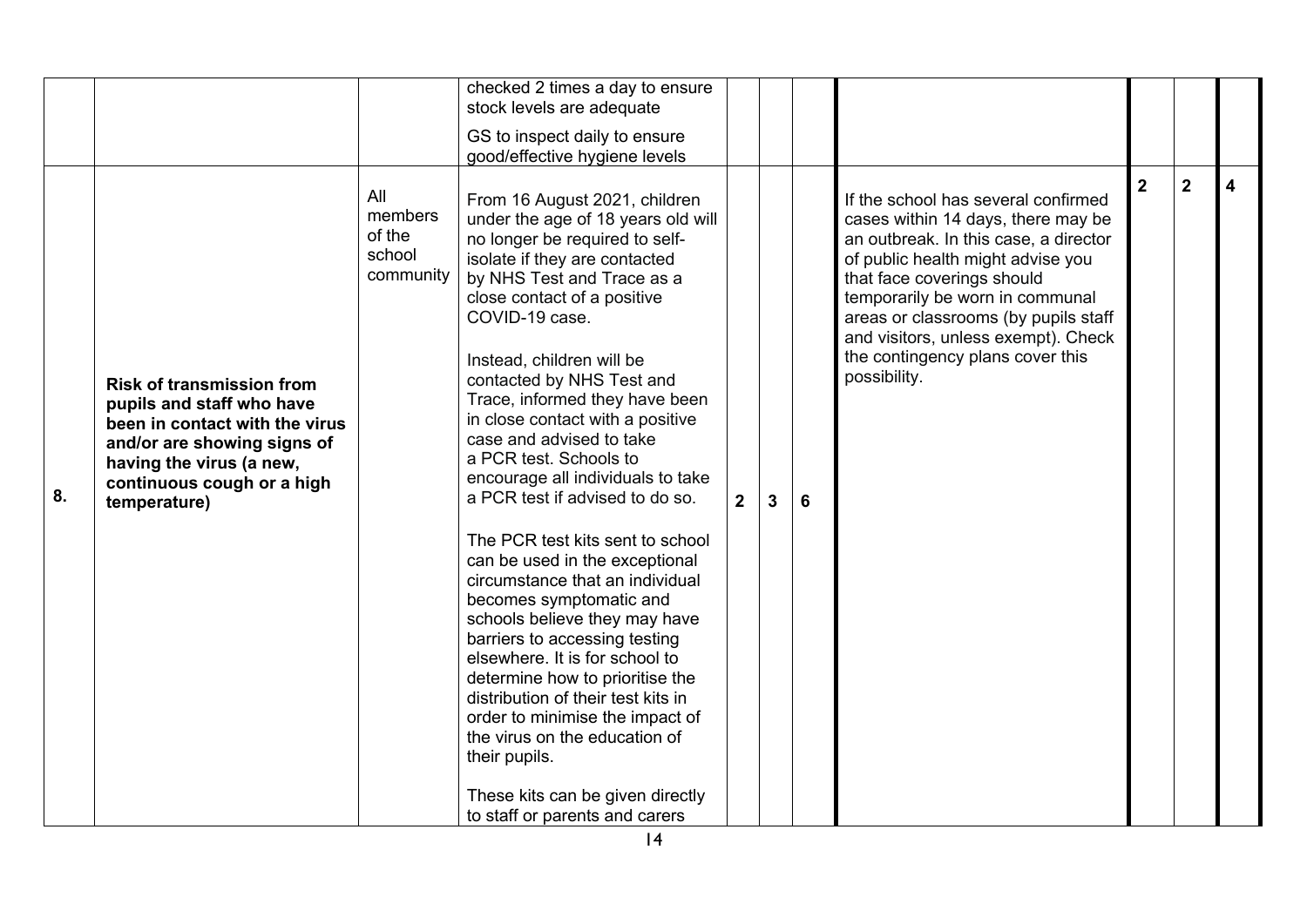| collecting a child who has<br>developed symptoms at school.                                                                                                                                                                                                                                                                                  |  |
|----------------------------------------------------------------------------------------------------------------------------------------------------------------------------------------------------------------------------------------------------------------------------------------------------------------------------------------------|--|
| If anyone in the school becomes<br>unwell with a new and persistent<br>cough or a high temperature, or<br>has a loss of or change in, their<br>normal sense of taste or smell<br>(anosmia), they must be sent<br>home and advised to follow<br>guidance for households with<br>possible or confirmed<br>coronavirus (COVID-19)<br>infection, |  |
| If a pupil is awaiting collection,<br>they should be left in a room on<br>their own if possible and safe to<br>do so. A window should be<br>opened for fresh air ventilation if<br>possible.                                                                                                                                                 |  |
| Appropriate PPE should also be<br>used if close contact is<br>necessary. Further information<br>on this can be found in the use<br>of PPE in education, childcare<br>and children's social care<br>settings guidance. Any rooms<br>they use should be cleaned after<br>they have left.                                                       |  |
| The household (including any<br>siblings) should follow<br>the PHE stay at home guidance<br>for households with possible or<br>confirmed coronavirus (COVID-<br>19) infection.                                                                                                                                                               |  |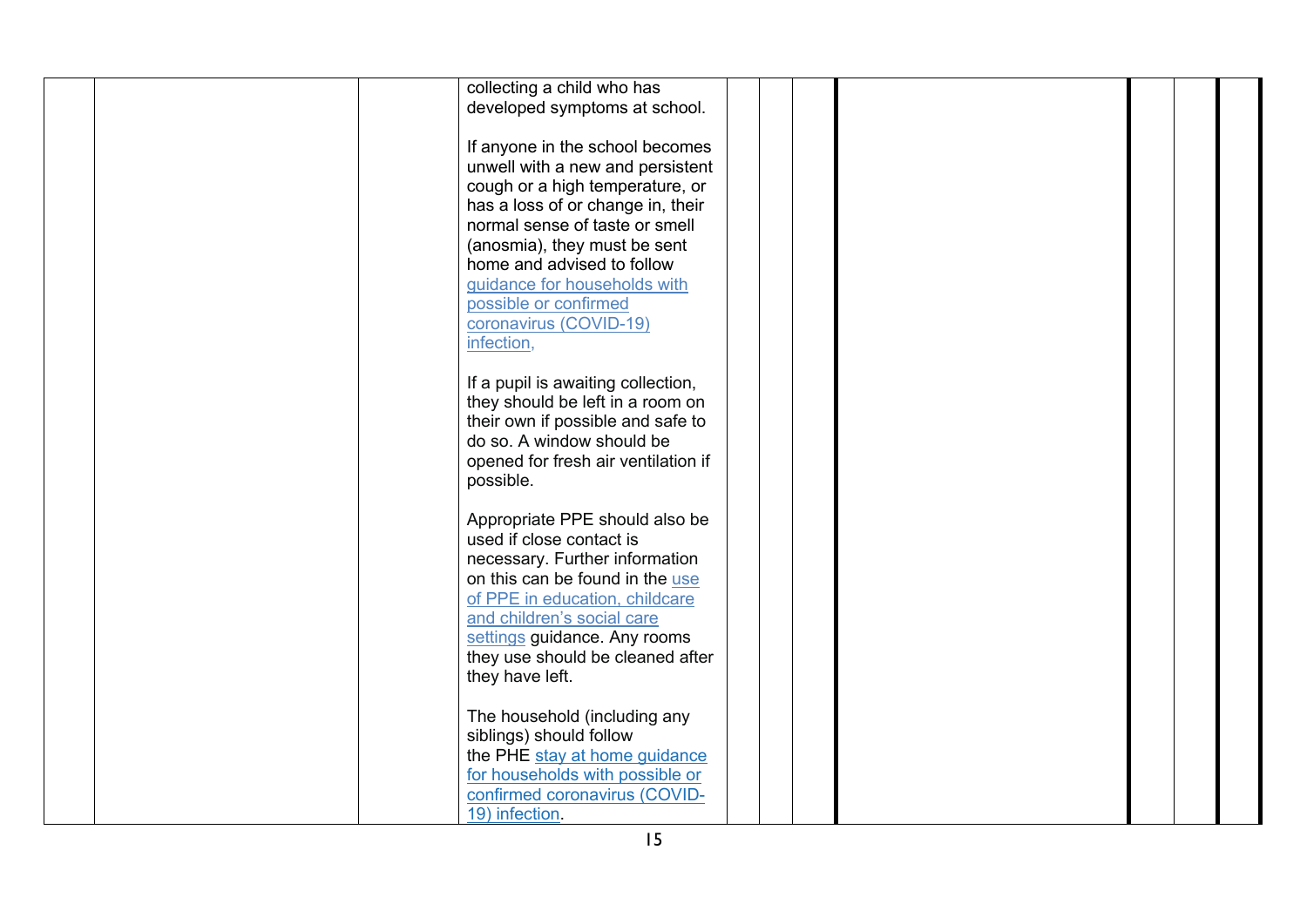|    |                             |                         | GS to communicate to staff that<br>if they are displaying symptoms<br>they should be tested 'as soon<br>as practicably possible.'   |  |  |  |  |
|----|-----------------------------|-------------------------|-------------------------------------------------------------------------------------------------------------------------------------|--|--|--|--|
| 9. | <b>Contingency planning</b> | All pupils<br>and staff | Contingency plans are in place<br>and reviewed regularly. See LA<br>model contingency plan<br>(available via the Message<br>Board). |  |  |  |  |

## **Action Plan** *(when will the above additional control measures be implemented and by whom?)*

| <b>Action</b>                                                                                                                                                                                                                                                                                           | By Whom?  | <b>Deadline</b>              | <b>Date Completed</b> |
|---------------------------------------------------------------------------------------------------------------------------------------------------------------------------------------------------------------------------------------------------------------------------------------------------------|-----------|------------------------------|-----------------------|
| While members of these CEV groups are no longer required<br>to shield, the school should appreciate arrangements being<br>made for them to reduce their face-to-face contact during<br>periods of high viral prevalence.                                                                                | GS        | On HV's return to school     |                       |
| The government recommend schools do not go on any<br>international visits before the start of the autumn term. From<br>the start of the new school term, you can go on international<br>visits that have previously been deferred or postponed and<br>organise new international visits for the future. | GS and LP | Closer to French Trip Jan 22 |                       |